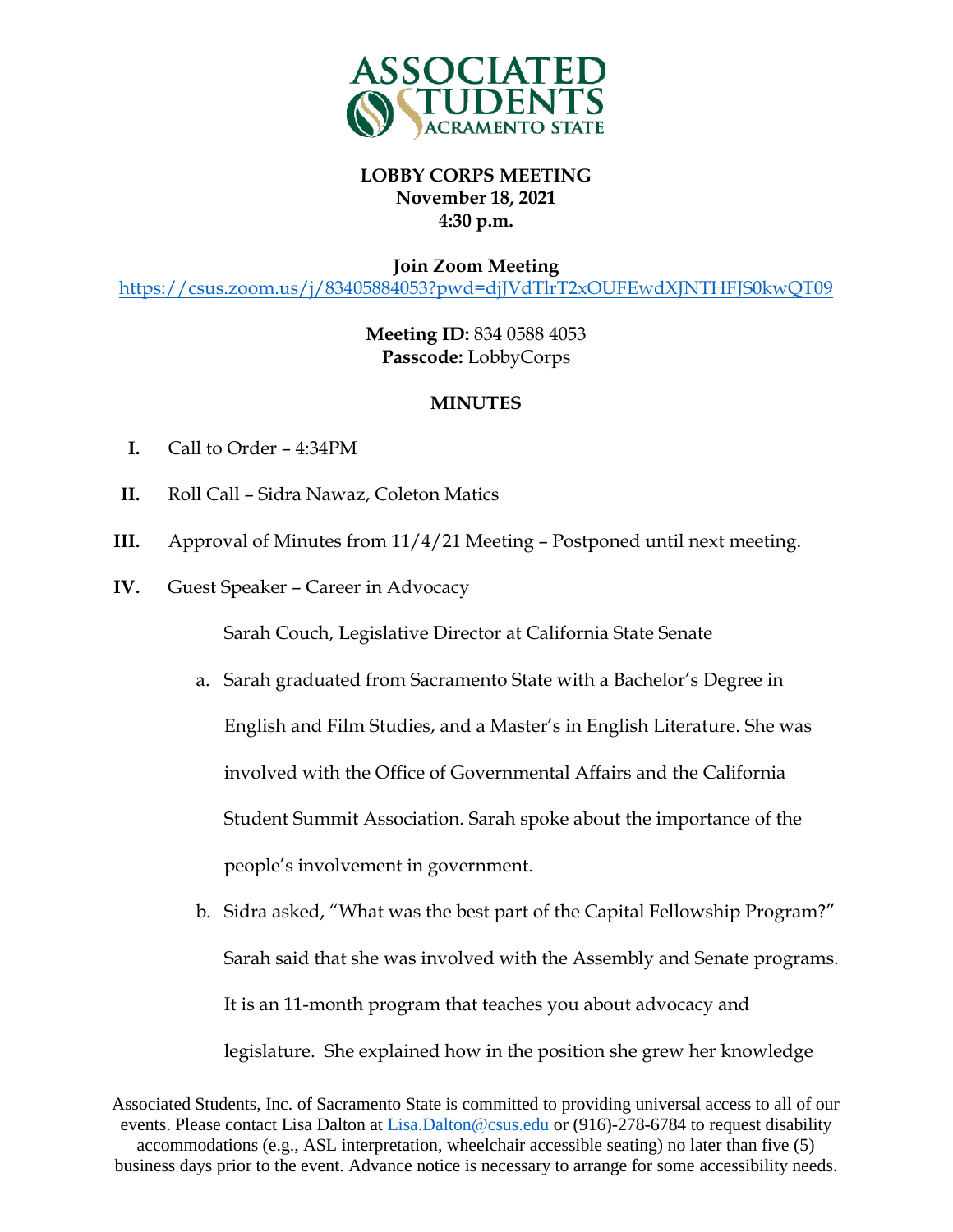

**Join Zoom Meeting**

<https://csus.zoom.us/j/83405884053?pwd=djJVdTlrT2xOUFEwdXJNTHFJS0kwQT09>

**Meeting ID:** 834 0588 4053 **Passcode:** LobbyCorps

#### **MINUTES**

about different issues that she had not previously been informed about. She found herself asking many questions and being curious about the behind-the-scenes systems of government which is what initially motivated her to apply.

c. Sidra asked, "How did your knowledge about higher education issues help when you joined other committees? Also, what other committees did you end up working on that you liked?" Sarah answered with her previous experience with advocacy and knowledge about higher education issues did help her with working on other projects. During her time at Sacramento State, she was a part of the ASI Finance and Budgeting Committee which was her first introduction to committees. Sarah emphasized that she got involved with many different groups because she always said yes to opportunities. Although she lost her ASI President Election by 1 percent, she became CSSA President shortly after. Sharing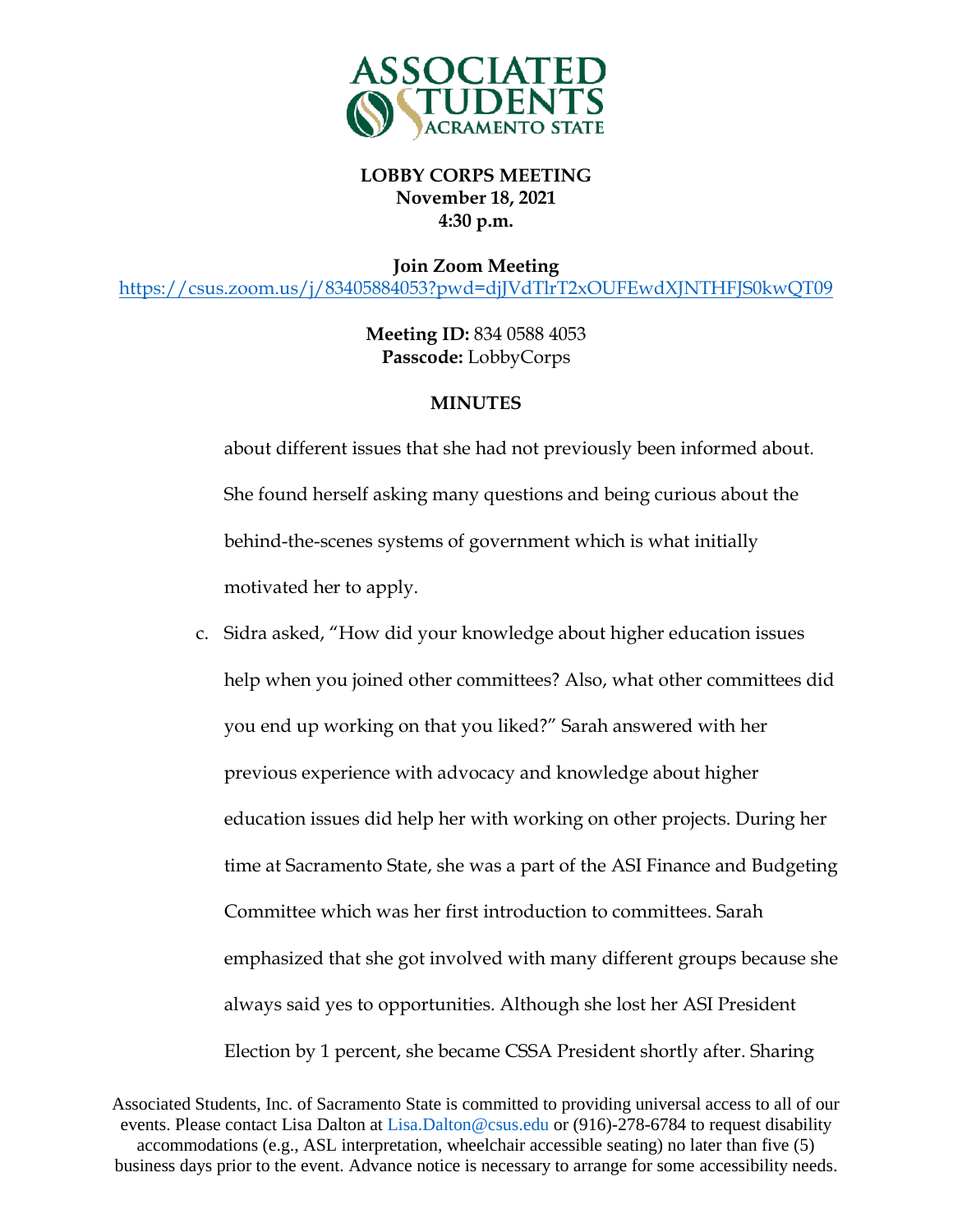

**Join Zoom Meeting**

<https://csus.zoom.us/j/83405884053?pwd=djJVdTlrT2xOUFEwdXJNTHFJS0kwQT09>

**Meeting ID:** 834 0588 4053 **Passcode:** LobbyCorps

## **MINUTES**

about her major, she told the committee how we need more artsy people involved with our government. There are many aspects important to our government, so making sure everyone is represented is important. She left us with a piece of advice for Lobby Visits which was to make sure you stay focused on discussing your issues within the time frame for your meeting.

**V.** Presentation – How to Advocate and Mock Activity Visits – Postponed until next meeting.

Sidra Nawaz

- **VI.** Announcements
	- a. Elections Committee Recruitment contact Nicole if interested.
	- b. ASI Scholarship winners will be announced on November 29, 2021.
	- c. Lobby Corps meetings will continue next semester held at the same time.

Be sure to submit a committee interest form if you are not appointed.